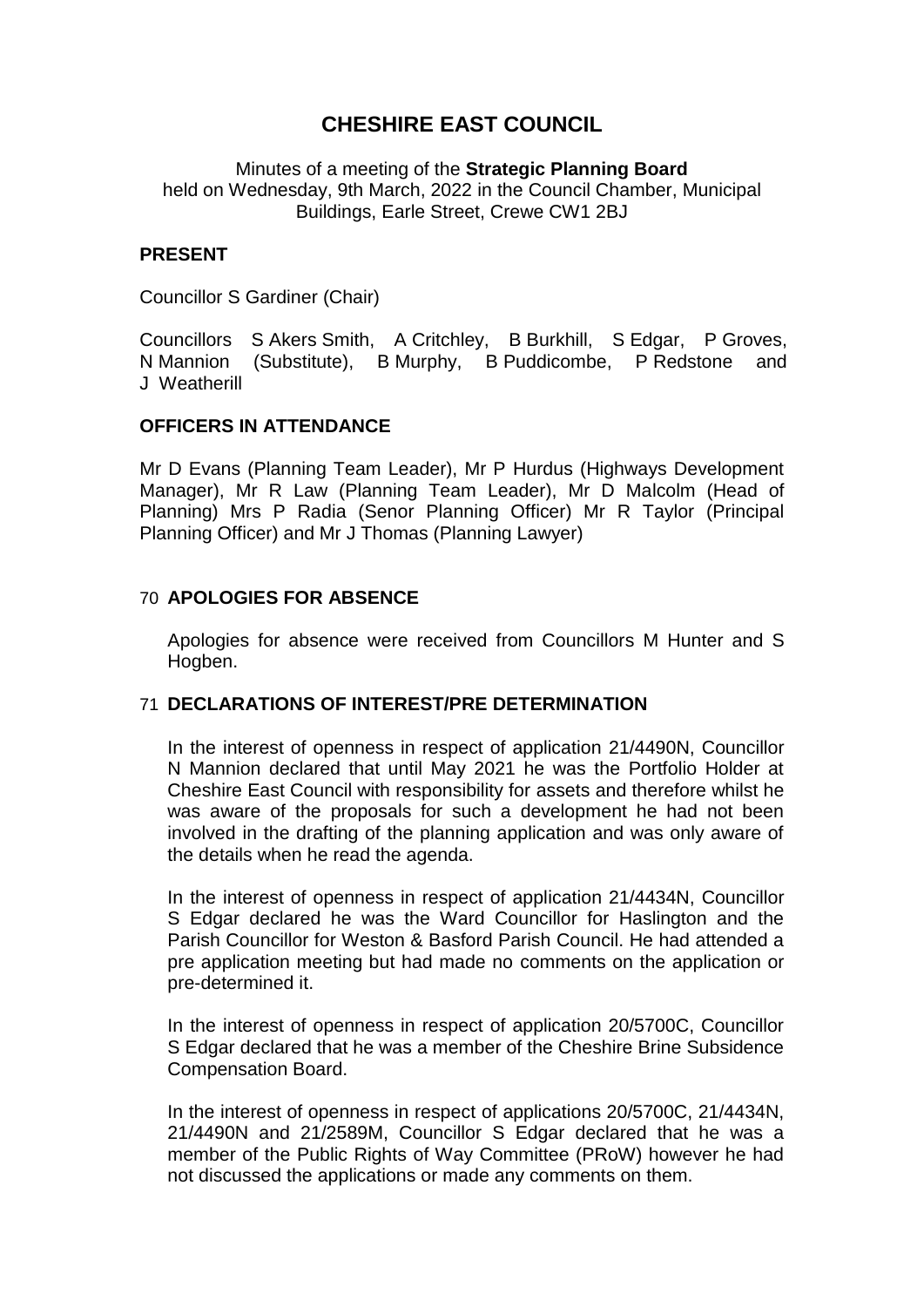In the interest of openness in respect of application 20/5700C, Councillor A Critchley declared he knew Councillor J Parry who was speaking on the application.

In the interest of openness in respect of application21/2589M, Councillor S Gardiner declared that whilst he did not know the agent speaking on the application, the speaker did work for a company he also used to be employed by and was a member of their pension scheme.

In the interest of openness in respect of application 21/4490N, Councillor P Redstone declared he had previously been involved in the PV industry but was no longer involved and he had no connection with the company connected to the application.

In the interest of openness in respect of application 20/5700C, Councillor S Akers Smith declared that she had met with Town Councillor G Orme who was speaking on the application the previous week but she had not discussed the application with him.

It was noted all Members had received correspondence in respect of application 21/4434N.

### 72 **MINUTES OF THE PREVIOUS MEETING**

#### **RESOLVED**

That the minutes of the previous meeting held on 2 February 2022 be approved as a correct record and signed by the Chair.

#### 73 **PUBLIC SPEAKING**

#### **RESOLVED**

That the public speaking procedure be noted.

(Prior to consideration of the following application, Councillor B Murphy arrived to the meeting).

74 **20/5700C-RESERVED MATTERS APPLICATION FOR APPEARANCE, LANDSCAPING, LAYOUT & SCALE FOLLOWING OUTLINE APPROVAL 13/3449C FOR 405 DWELLINGS, RETAIL UNIT, PUBLIC OPEN SPACE, AND ASSOCIATED WORKS, GLEBE FARM, BOOTH LANE, MOSTON, MIDDLEWICH FOR MR G BANCROFT, TAYLOR WIMPEY UK LTD**

Consideration was given to the above application.

(Councillor Jonathan Parry, the Ward Councillor, Town Councillor Graham Orme, representing Middlewich Town Council and Brian O'Connor, the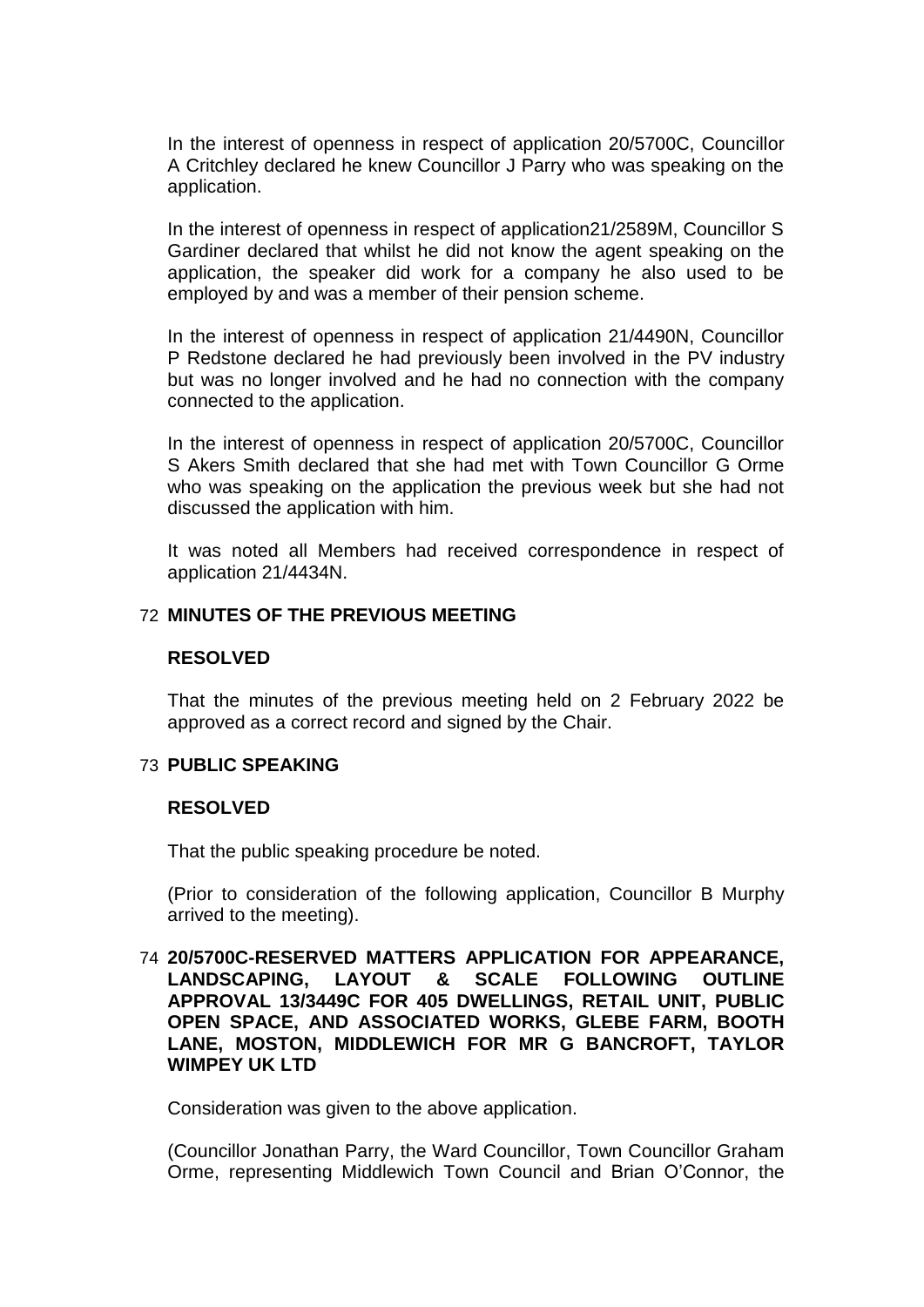agent for the applicant attended the meeting and spoke in respect of the application).

# **RESOLVED**

That the application be deferred in order for the applicant to give further consideration to the housing mix notably the provision of 2 bedroom properties and for further clarification to be provided on the drainage and flooding issues.

(Prior to consideration of the following item, the meeting was adjourned for a short break).

75 **21/4434N-RESERVED MATTERS APPLICATION PROPOSING DETAILS OF LAYOUT, APPEARANCE, SCALE AND LANDSCAPING FOR THE RESIDENTIAL ELEMENT (C3 USE) OF THE OUTLINE DEVELOPMENT 15/1537N - OUTLINE PLANNING APPLICATION (WITH ALL MATTERS RESERVED) FOR A MIXED-USE DEVELOPMENT COMPRISING RESIDENTIAL USE (USE CLASS C3) (UP TO 325 RESIDENTIAL DWELLINGS); EMPLOYMENT USE (USE CLASS B1), LOCAL CENTRE COMPRISING HEALTH CENTRE AND COMMUNITY FACILITY (USE CLASS D1), FOOD/NON FOOD RETAIL (USE CLASS A1), PUBLIC HOUSE/RESTAURANT (USE CLASS A4/A3) AND ASSOCIATED WORKS INCLUDING CONSTRUCTION OF A NEW ACCESS ROAD WITH ACCESS FROM THE CREWE GREEN LINK ROAD SOUTH, CREATION OF FOOTPATHS AND PROVISION OF PUBLIC OPEN SPACE AND LANDSCAPING, LAND TO THE WEST OF, DAVID WHITBY BAY, WESTON FOR ADAM DOHREN, TAYLOR WIMPEY UK LIMITED**

Consideration was given to the above application.

(Ian Harrison, representing the applicant attended the meeting and spoke in respect of the application).

# **RESOLVED**

That for the reasons set out in the report and in the written and verbal update to the Board, the application be delegated to the Head of Planning in consultation with the Chair of the Strategic Planning Broad (or in their absence the Vice Chair) to approve subject to receipt of evidence that the development is eligible to join Natural England's District level Licencing Scheme, the provision of additional ecological information to ensure the mitigation of protected species and habitat and the subject to the following conditions:-

- 1. In accordance with outline permission
- 2. In accordance with approved plans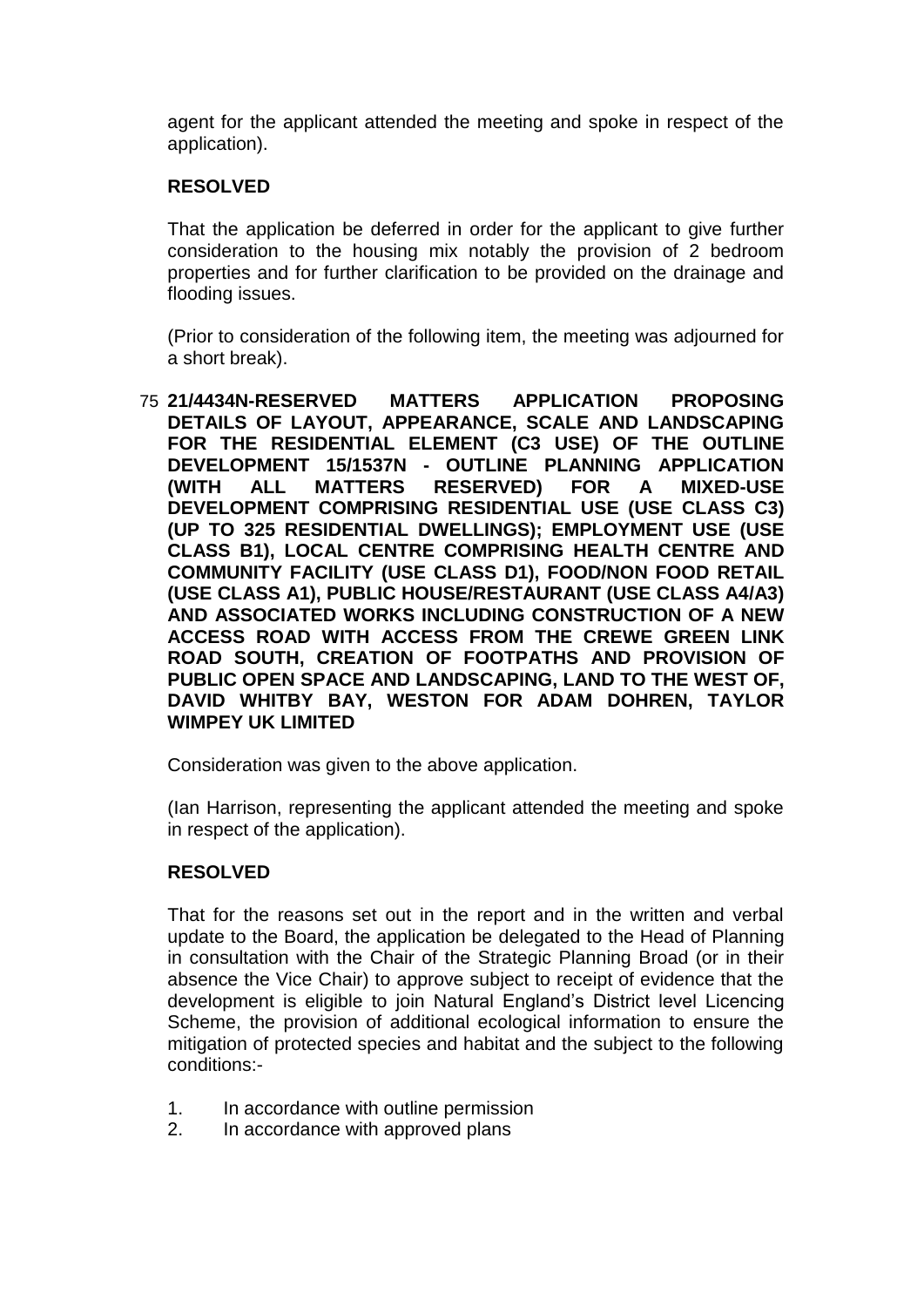- 3. Notwithstanding the plans hereby approved, no consent is given for the area hatched in orange adjacent to Crotia Mill. This shall be the subject of a further reserved matters application
- 4. Submission/approval of facing and roofing materials
- 5. Details of hard surfacing treatments
- 6. Implementation of landscaping
- 7. Tree Protection Scheme and Arboricultural Method Statement
- 8. Management of veteran trees
- 9. Noise mitigation Implementation
- 10. Design detail, specification and implementation of play areas/features
- 11. Cycle storage details Apartments
- 12. Provision of public art/interpretation
- 13. Inclusion of pedestrian crossing points on the main east-west spine and southern avenue
- 14. Submission of working design/details for SuDS basins and rain gardens
- 15. Details of lighting and street furniture to be submitted
- 16. 25-year landscape management period
- 17. 10 years maintenance/retention of roadside trees
- 18. Remediation of Unexpected Contamination
- 19. Importation of soils
- 20. Appointment of Ecological Clerk of works
- 21. Liaison Group

In order to give proper effect to the Strategic Planning Board's intent and without changing the substance of its decision, authority is delegated to the Head of Planning in consultation with the Chair (or in their absence the Vice Chair) to correct any technical slip or omission in the resolution before issue of the decision notice.

(Prior to consideration of the following item, the meeting was adjourned for a short break. Councillor B Murphy left the meeting and did not return).

76 **21/4490N-ERECTION OF AN UP TO 5 MW SOLAR PV ARRAY AND CIRCA 25MW BATTERY STORAGE, COMPRISING GROUND MOUNTED SOLAR PV PANELS, BATTERY STORAGE COMPOUND, VEHICULAR ACCESS FROM THE EXISTING SITE ENTRANCE WITH INTERNAL ACCESS TRACKS, LANDSCAPING AND ASSOCIATED INFRASTRUCTURE INCLUDING SECURITY FENCING AND CCTV CAMERAS, LEIGHTON GRANGE FARM, MIDDLEWICH ROAD, LEIGHTON FOR DANIEL GRIFFITHS, CHESHIRE EAST COUNCIL**

Consideration was given to the above application.

(Daniel Griffiths, the applicant attended the meeting and spoke in respect of the application).

# **RESOLVED**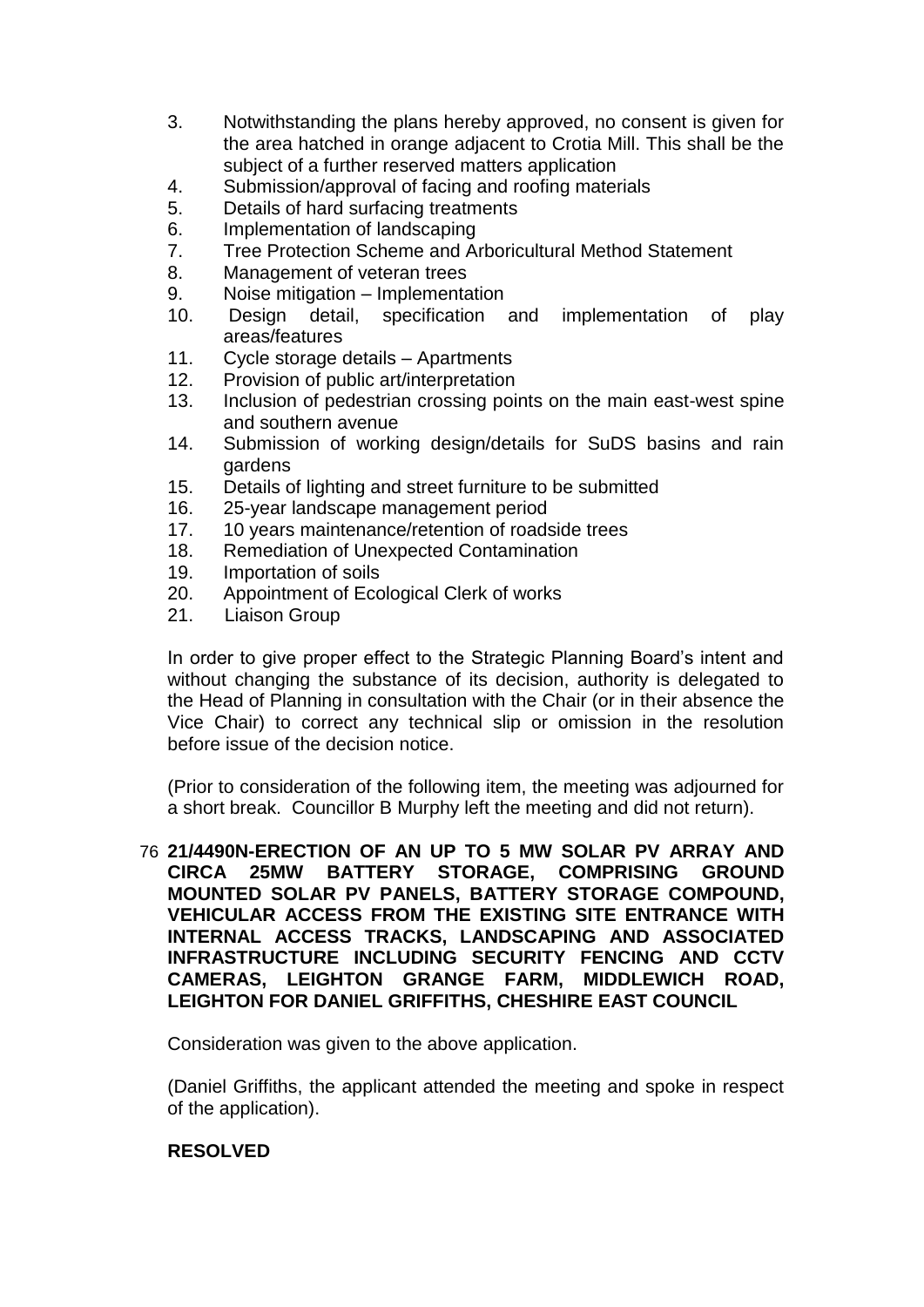That for the reasons set out in the report the application be approved subject to the following conditions:-

- 1. Time limit
- 2. Approved plans
- 3. Submission and implementation of habitat creation method statement and 30-year management plan
- 4. Entry into Natural England's District Licencing Scheme for Great Crested Newts
- 5. Protection for breeding/nesting birds
- 6. Tree retention
- 7. Tree protection measures
- 8. Compliance with the submitted Flood Risk Assessment
- 9. Programme of archaeological observation during the groundworks for the battery storage and sub-station
- 10.Within 40 years following the development being brought into use or within 12 months of cessation of electricity generation, whichever is sooner, all equipment and structures shall be dismantled and removed from the site and the land restored to agricultural use

In order to give proper effect to the Board's intentions and without changing the substance of the decision, authority is delegated to the Head of Planning, in consultation with the Chair (or in their absence the Vice Chair) of the Strategic Planning Board, to correct any technical slip or omission in the wording of the resolution before issue of the decision notice.

# 77 **21/2589M-CONSTRUCTION OF AN ADVENTURE GOLF COURSE WITH ASSOCIATED WORKS (RE-SUBMISSION OF 20/2925M), ADLINGTON GOLF CENTRE, LONDON ROAD, ADLINGTON FOR ADLINGTON GOLF CENTRE LTD**

Consideration was given to the above application.

(Gareth Salthouse, the agent for the applicant attended the meeting and spoke in respect of the application).

# **RESOLVED**

That the application be refused for the following reason:-

Green Belt - The site lies within the North Cheshire Green Belt. The proposed development, whilst not inappropriate development by definition, would lead to a loss of openness and encroachment in the Green Belt. The various structures, features and associated means of enclosure would have a material impact on openness and cause encroachment into the countryside thereby undermining the purposes of including land within the Green Belt. By reason of the harm to openness, the proposed development represents inappropriate development in the Green Belt. There are not considered to be material considerations that